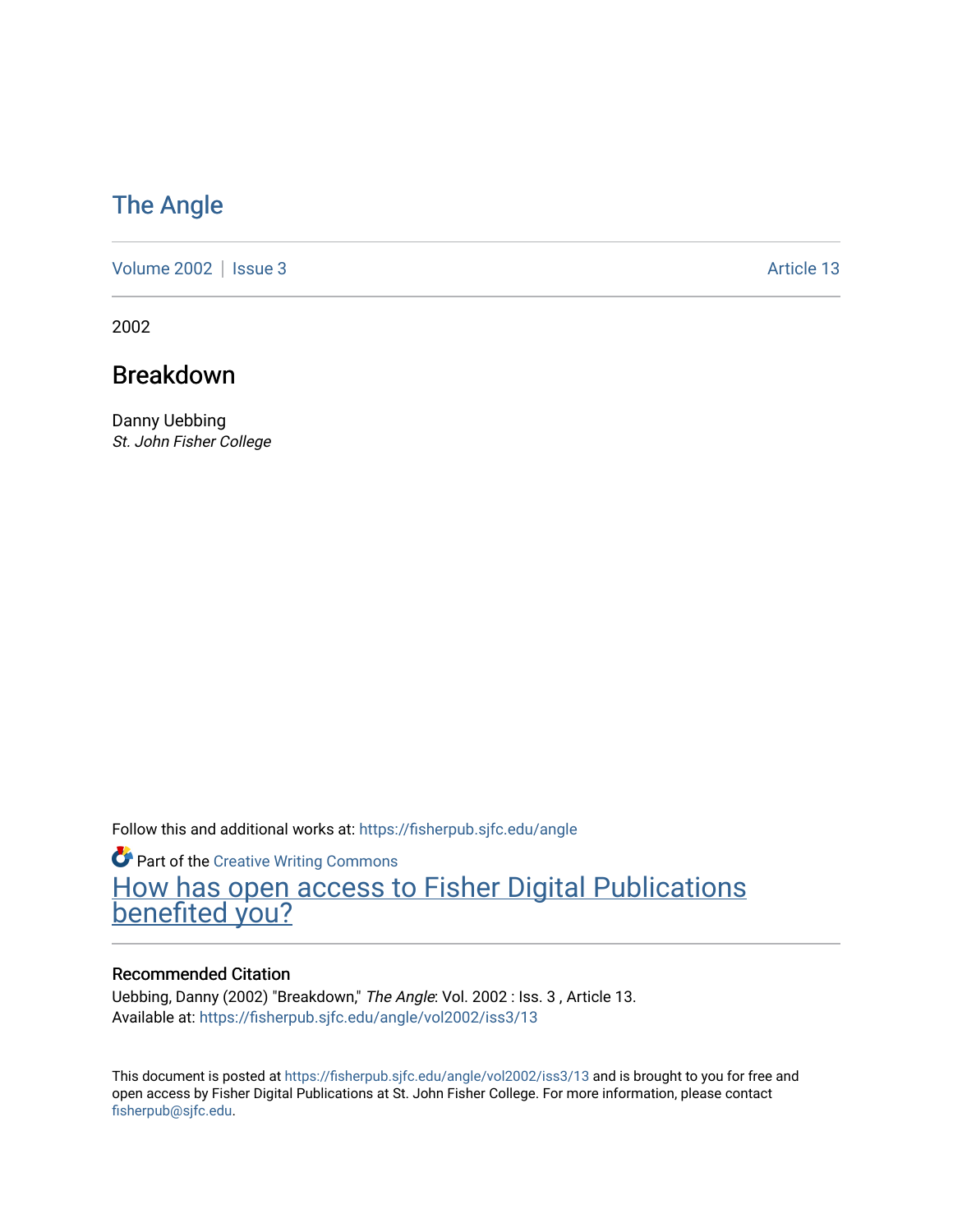#### Breakdown

#### Cover Page Footnote

Appeared in the issue: Volume 2, Issue 3, 2002.